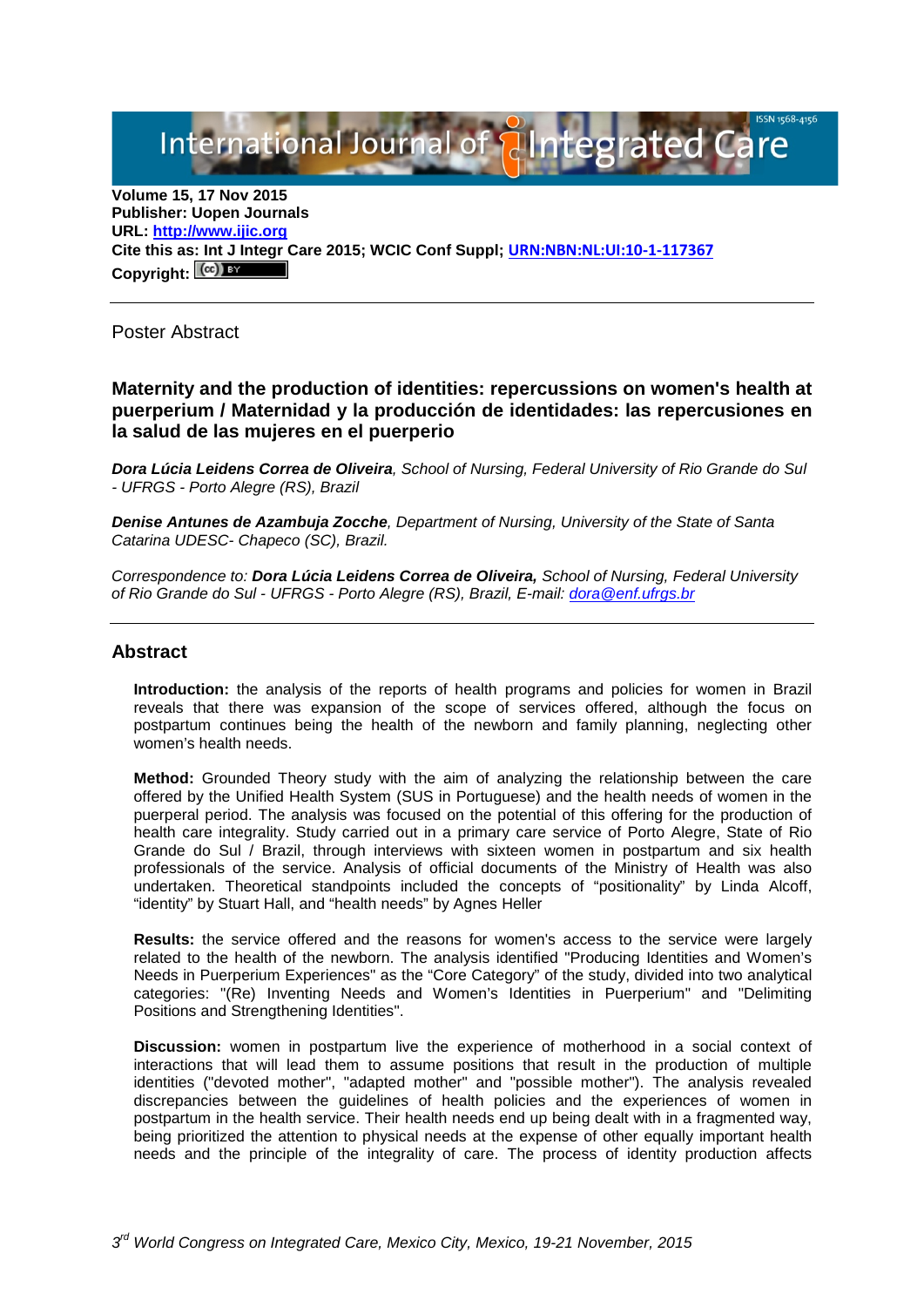women's lives in the postpartum period, creating health needs or enhancing previously experienced needs. Health needs expressed by women were those related to sleep, leisure and support to meet the demands of motherhood. Professionals recognized the importance of offering listening spaces for women in the postpartum period in order to recognize their singular health needs.

**Conclusion:** despite health policy investments in offering women in postpartum a comprehensive care, there remains a focus on maternal and child health. We suggest a review of the meaning of "women's health in postpartum" and a consequent (re) invention of health actions.

### **Conference abstract Spanish**

**Introducción:** el análisis de los informes de los programas y políticas de salud para las mujeres en Brasil revela que hubo expansión del alcance de los servicios que se ofrecen, aunque el foco en el posparto sigue siendo la salud del recién nacido y la planificación familiar, descuidando las necesidades de salud de otras mujeres.

**Método**: Se realizo un estudio de la Teoría Fundamentada con el objetivo de analizar la relación entre la atención ofrecida por el Sistema Único de Salud (SUS en portugués) y las necesidades de salud de las mujeres en el período puerperal. El análisis se centra en el potencial que este oferta para la producción de la integralidad de atención médica. Estudio realizado en un servicio de atención primaria de Porto Alegre, Estado de Rio Grande do Sul / Brasil, a través de entrevistas con dieciséis mujeres en posparto y seis profesionales de la salud del servicio. También se realizó el análisis de los documentos oficiales del Ministerio de Salud. Puntos de vista teóricos incluyen los conceptos de "posicionalidad" por Linda Alcoff, "identidad" de Stuart Hall, y las "necesidades de salud" de Agnes Heller

**Resultados:** el servicio que se ofrece y las razones del acceso de las mujeres a los servicios fueron en gran medida relacionados con la salud del recién nacido. El análisis identificó "Identidades producción y necesidades de las mujeres en Experiencias puerperio" como la "Categoría nucleo" del estudio, dividido en dos categorías analíticas: "(Re) Inventar necesidades e identidades de las mujeres en puerperio" y "Delimitar Posiciones y fortalecimiento de las identidades".

**Discusión:** las mujeres en el posparto viven la experiencia de la maternidad en un contexto social de las interacciones que conduzen a asumir posiciones que dan lugar a la producción de múltiples identidades ("madre devota", "madre adaptada" y "posible madre"). El análisis reveló discrepancias entre las directrices de las políticas de salud y las experiencias de las mujeres en el posparto en el servicio de salud. Sus necesidades de salud terminan siendo tratadas de una manera fragmentada, siendo priorizada la atención a las necesidades físicas, a expensas de otras necesidades de salud de igual importancia y el principio de la integralidad de la atención. El proceso de producción de la identidad afecta vida de las mujeres en el posparto, la creación de necesidades de salud o mejorar las necesidades previamente experimentados. Las necesidades de salud expresadas por las mujeres fueron los relacionados con el sueño, el ocio y el apoyo para satisfacer las exigencias de la maternidad. Los profesionales reconocen la importancia de ofrecer espacios de escucha para las mujeres en el período post-parto con el fin de reconocer sus necesidades de salud singulares.

**Conclusión:** a pesar de las inversiones de la política sanitaria en ofrecer a las mujeres en el posparto una atención integral, queda un enfoque en la salud materna e infantil. Sugerimos una revisión del significado de "la salud de las mujeres en el posparto" y la consiguiente (re) invención de las acciones de salud.

### **Keywords**

**health integrality, maternal and child nursing; nursing research; postpartum; health policy / integralidad en salud, enfermería materno-infantil; investigación en enfermería; posparto; política en salud**